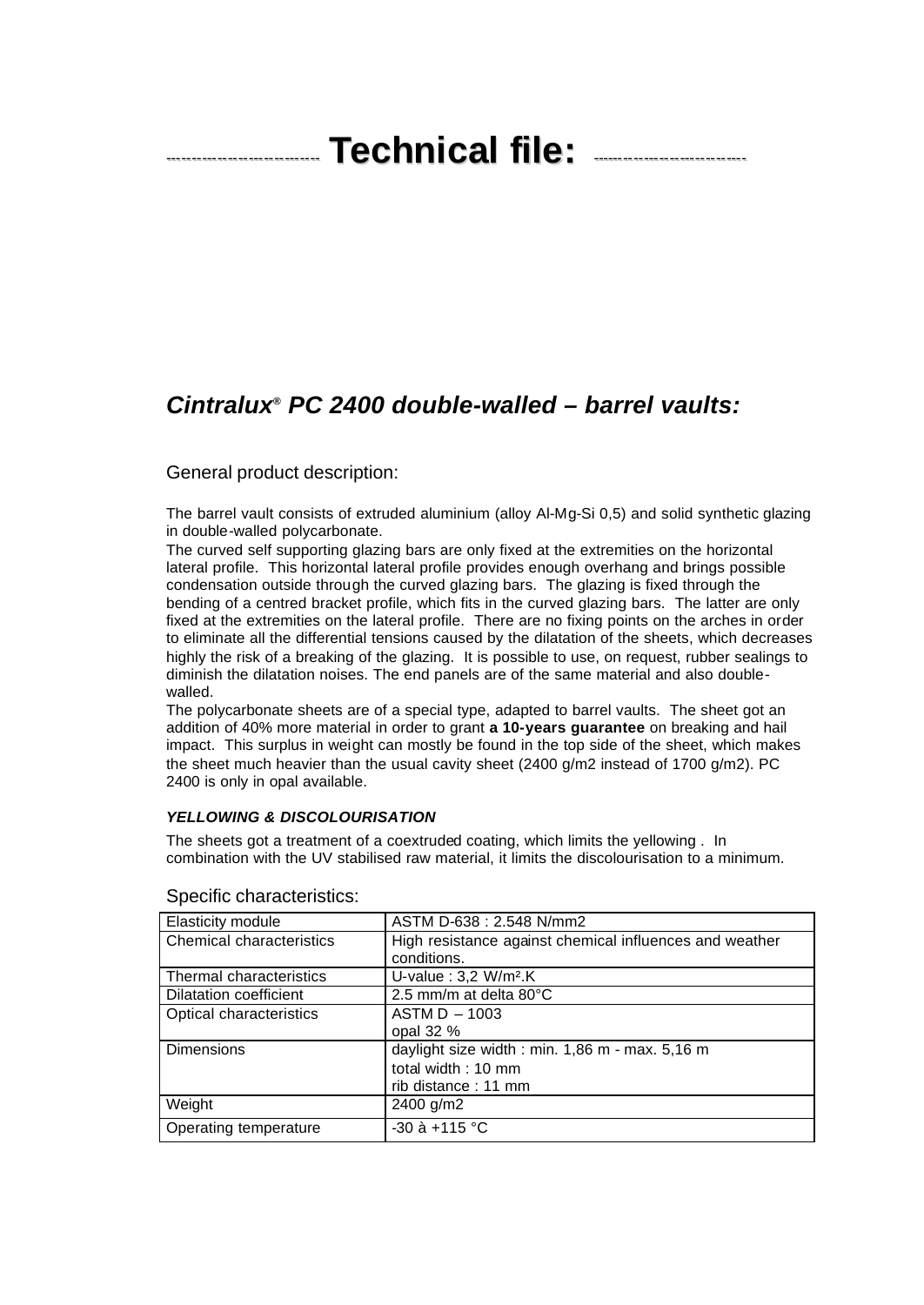# CALCULATION OF THE LATERAL FORCE:

It is sometimes necessary to know the correct value of the lateral force extended on the curb.

Through the formula below, one can calculate these forces:

 $F = P.B^2/8f$ on  $F =$  lateral force  $P =$  snowload + dead weight (N/m2)  $B =$  overall size width  $(m)$  $f = \text{barrel rise (m)}$ 

# FORM:

The axis-to-axis distance is determined in function of the sheet width i.e. 1050 mm. An adaptor piece is foreseen at the end.

The section of the profiles is chosen in function of the span and the charge. (V11-V41) The height in the middle is approximately a fifth of the span.(see table  $1/5$ ). A version with barrel rise height 1/8 can exceptionally be applied. (see table 1/8).

Following types are available:

| weight           |
|------------------|
|                  |
|                  |
| N/m <sup>2</sup> |
| 43               |
|                  |
| 47               |
|                  |
| 49               |
|                  |
| 51               |
|                  |
|                  |
| weight           |
|                  |
|                  |
|                  |
|                  |
| N/m <sup>2</sup> |
| 41               |
|                  |
| 45               |
|                  |
| 46               |
|                  |